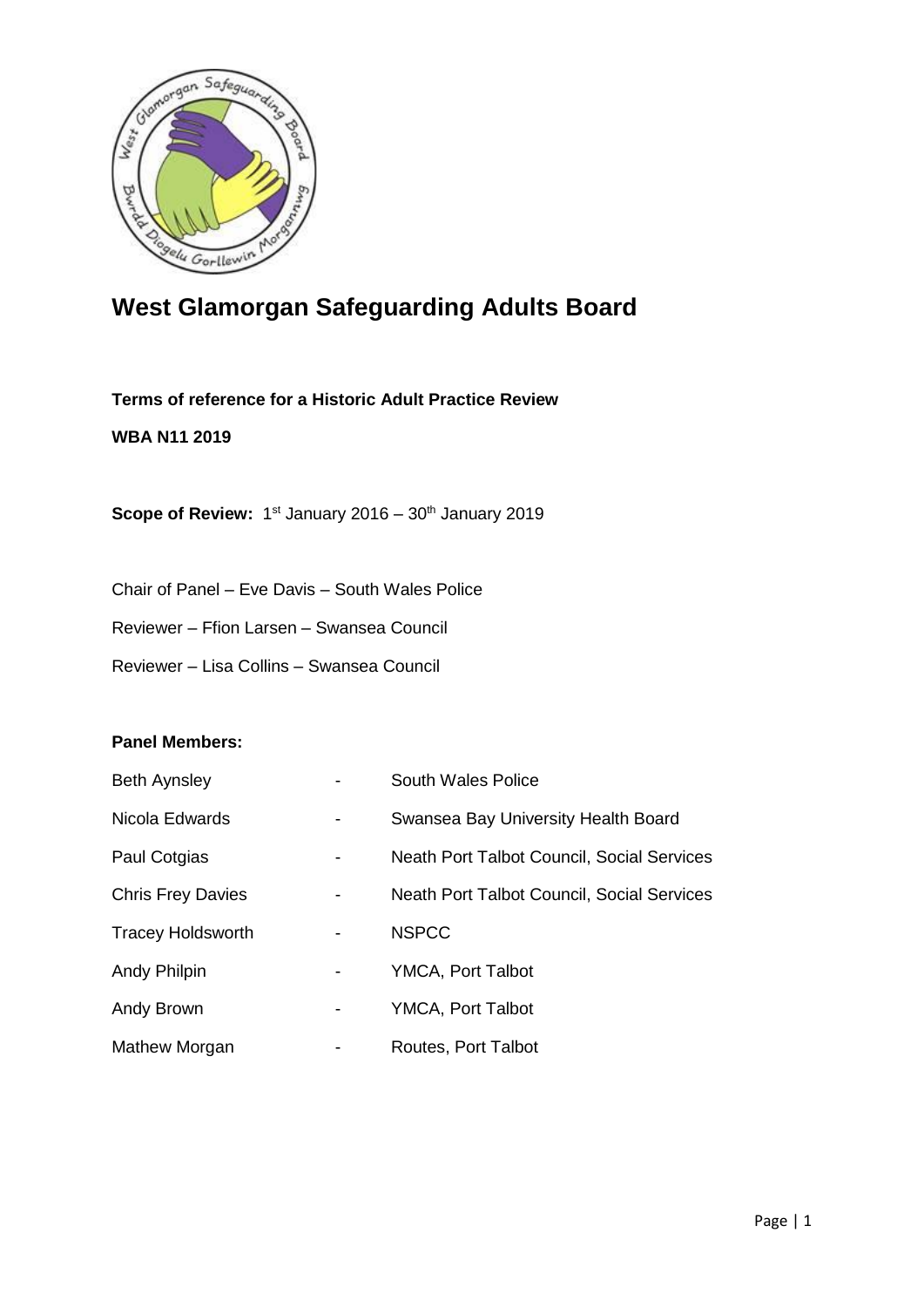# **Core tasks of the Review**

The core tasks are as follows:

- to ensure current policy, procedures and practice of the named services and the Board have been informed by the issues and learning arising from the case, by examining:
- decision making across agencies and through the whole authority as related to this case.
- the extent to which decisions and actions were individual-focused.
- inter-agency working and service provision for the individual's concerned and their families.
- to seek contributions to the review as appropriate or available from individuals and family members, and to provide them with feedback.
- to take account of the learning from parallel investigations or proceedings related to the case at the time of the incidents and subsequently.
- to hold a multi-agency learning event to identify where practice has already changed or should be different in future; and
- to prepare a report of the review using the recommended template in the guidance.
- To review transition processes between children and adults' services.

## **Specific tasks**

The review should be managed by a multi-agency *Review Panel* set up by the *Review Sub Group* of the Board. The agencies represented on the *Review Panel* may be drawn from Education, Police, Health, Social Services, Probation together with the Board Co-ordinator. Experienced staff external to the agency may be included to provide additional expertise and challenge. The *Review Panel* members should have working knowledge of the services but not have had direct involvement in the case.

The responsibilities of the *Review Panel* members during the review should be to:

- act as a link to their respective agencies to facilitate the work of the reviewers and keep their agencies informed of issues arising from the review in line with its organisational reporting arrangements.
- confirm or amend the terms of reference as required including time period to be reviewed.
- commission agency timelines and analyses of involvement.
- present their agency timeline and initial analysis to the *Review Panel*.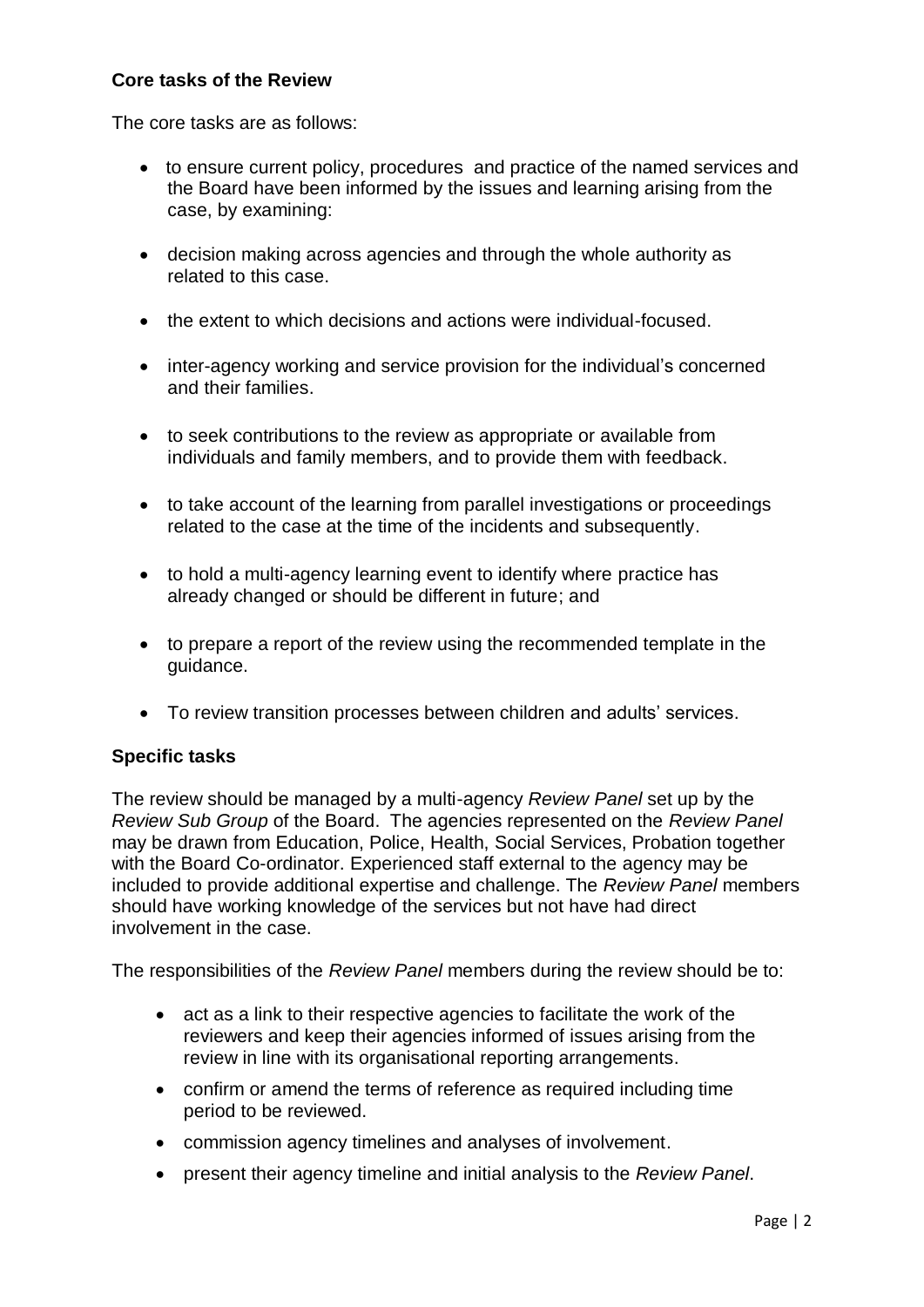- offer professional expertise and challenge to the practice identified in the merged timeline and agency analyses.
- identify issues to be explored in a learning event.
- following the learning event, the *Review Panel* should consider the learning issues identified when the report has been drafted by the reviewers; and
- contribute to developing a report and action plan as required.

A timeline should be agreed by the *Review Panel* for the examination of records and other material. The *Review Panel* should commission agencies to provide timelines of their involvement in the case and a succinct analysis of actions and practice from their agencies' perspective.

The *Review Panel* should appoint a reviewer (or reviewers), who is independent of the Board, in accordance with guidance for concise and extended adult practice reviews. He/she will be expected to work closely with the *Review Panel* and be offered practical support by the Board Co-ordinator or a nominated *Review Panel* member.

The reviewer/s should examine the individual agency timelines and analyses, and have access to relevant documentary evidence identified from the agencies involved, particularly any multi-agency documents. As needed, he/she should interview the agency representative who prepared the timeline to clarify information as well as draw on available guidance and reports.

When this has been completed, the reviewer/s, with the *Review Panel,* should formulate ideas and hypotheses, to be tested in a learning event, based on the key issues that have emerged through analysis of the merged timeline and summary reports.

A learning event should then be planned by the reviewer/s with the *Review Panel* bringing together key relevant staff from different agencies who would be currently involved in the handling and management of the multi-agency response to such concerns and in subsequent decisions and action that would have to be taken.

Participants in the learning event should be identified and prepared. Particular care in planning the event is likely to be needed when it involves staff who may have been in post at the time of the matters under review, as well as staff newly appointed since then. The focus of the event should be on learning and not blame for what has happened in the past, and should be about identifying where practice has already changed or should be different in future. Although the review is likely to be about the processes to be followed, the reviewer/s need to ensure there is an individual-focus throughout.

The reviewer/s with the *Review Panel* should consider and manage how any individuals' or family members' perspectives may be included and contribute to the learning event